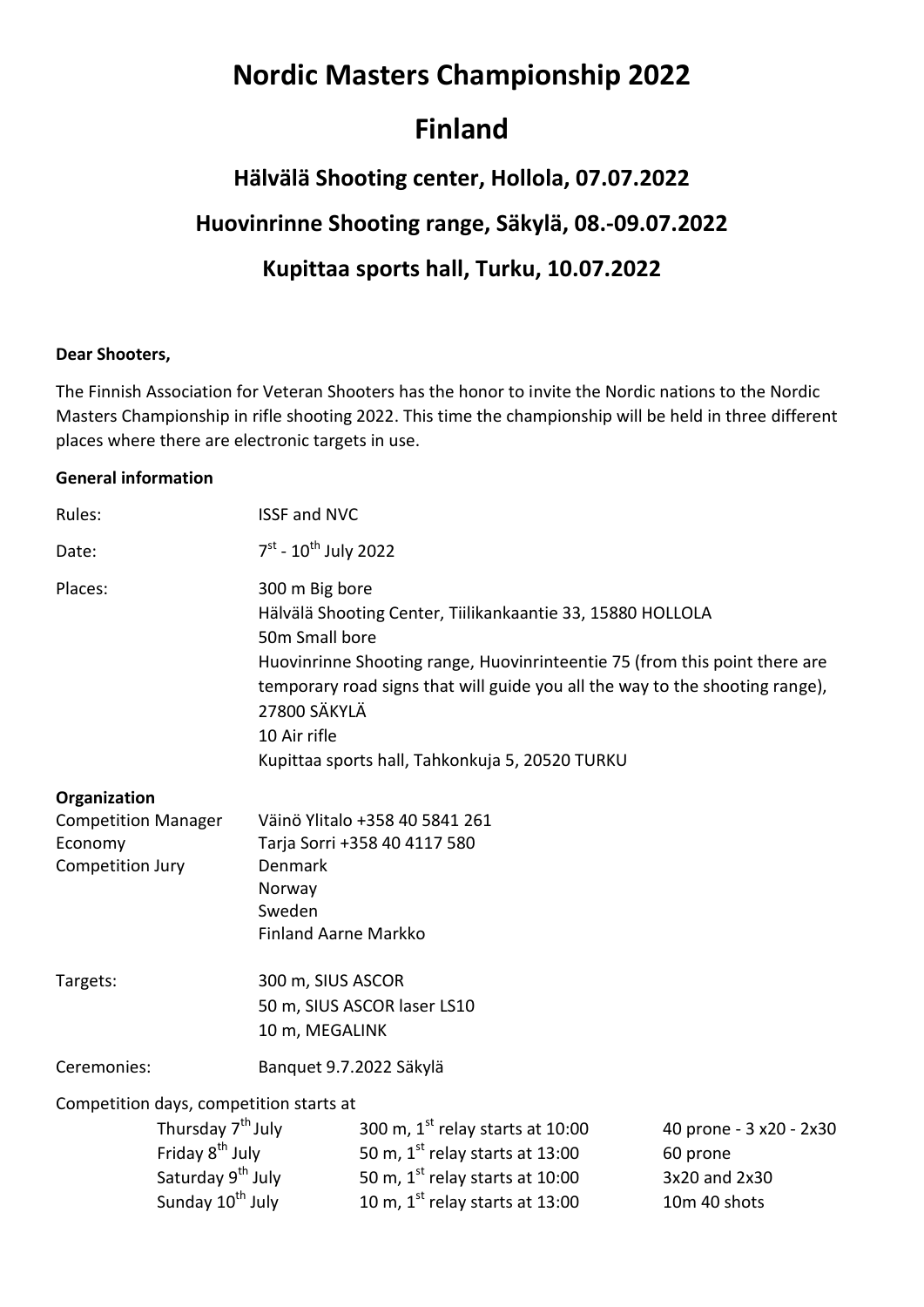| Registration                |                                                                                                                                                         |
|-----------------------------|---------------------------------------------------------------------------------------------------------------------------------------------------------|
|                             | All athletes must register at the information desk upon arrival to get a name tag.<br>It is possible to register all days until the first relay starts. |
| <b>Weapons storage</b>      |                                                                                                                                                         |
|                             | Storage of rifles, not equipment, is possible at the shooting range.                                                                                    |
| <b>Competitions Classes</b> |                                                                                                                                                         |
|                             | Senior 45: MEN and WOMEN 40 prone 60 prone 3 x 20                                                                                                       |
|                             | Senior 55: MEN and WOMEN 40 prone 60 prone 3 x 20                                                                                                       |
|                             | Senior 65: MEN and WOMEN 40 prone 60 prone 3 x 20                                                                                                       |
|                             | Senior 73: MEN and WOMEN 40 prone 60 prone                                                                                                              |
|                             | A-V-65+: MEN and WOMEN 2 x 30 prone + kneeling                                                                                                          |

#### **Team Competition**

Teams consist of one (1) Senior 45, one (1) Senior 55 and one (1) Senior 65, (or Senior 73 according the rules). The team composition can't be changed when one of the members has entered the range. Max 2 teams/country.

#### **Awards**

| Award ceremonies will take place:   |                                        |
|-------------------------------------|----------------------------------------|
| 300 m Thursday 7 <sup>th</sup> July | immediately after the last competition |
| 50 m Friday 8 <sup>th</sup> July    | immediately after the last competition |
| 50 m Saturday 9 <sup>th</sup> July  | immediately after the last competition |
| 10 m Sunday 10 <sup>th</sup> July   | immediately after the last competition |

#### **Registration and Fees**

Applications must be made on the attached form and must be submitted to the organizer no later than  $31<sup>th</sup>$  May (31.5.) 2022.

#### **The registration forms are sent to**

|                          | Suomen Veteraaniampujat ry<br>c/o Aarne Markko |
|--------------------------|------------------------------------------------|
|                          | Siltatie 4                                     |
|                          | 41900 PETÄJÄVESI                               |
| Alternatively to e-mail: | aarnem@yahoo.com                               |

#### **Banquet**

The banquet will be held on Saturday evening. It will consist of a 3 course dinner with a drink, a glass of wine, soft drinks or light beer at a cost of 30 EUR. Registrations for the dinner with the information of how many people wish to participate are made on the registration form. After July 7<sup>st</sup> (7/7) it is NOT possible to register for the banquet as everything MUST be pre-ordered.

The banquet will take place at ,